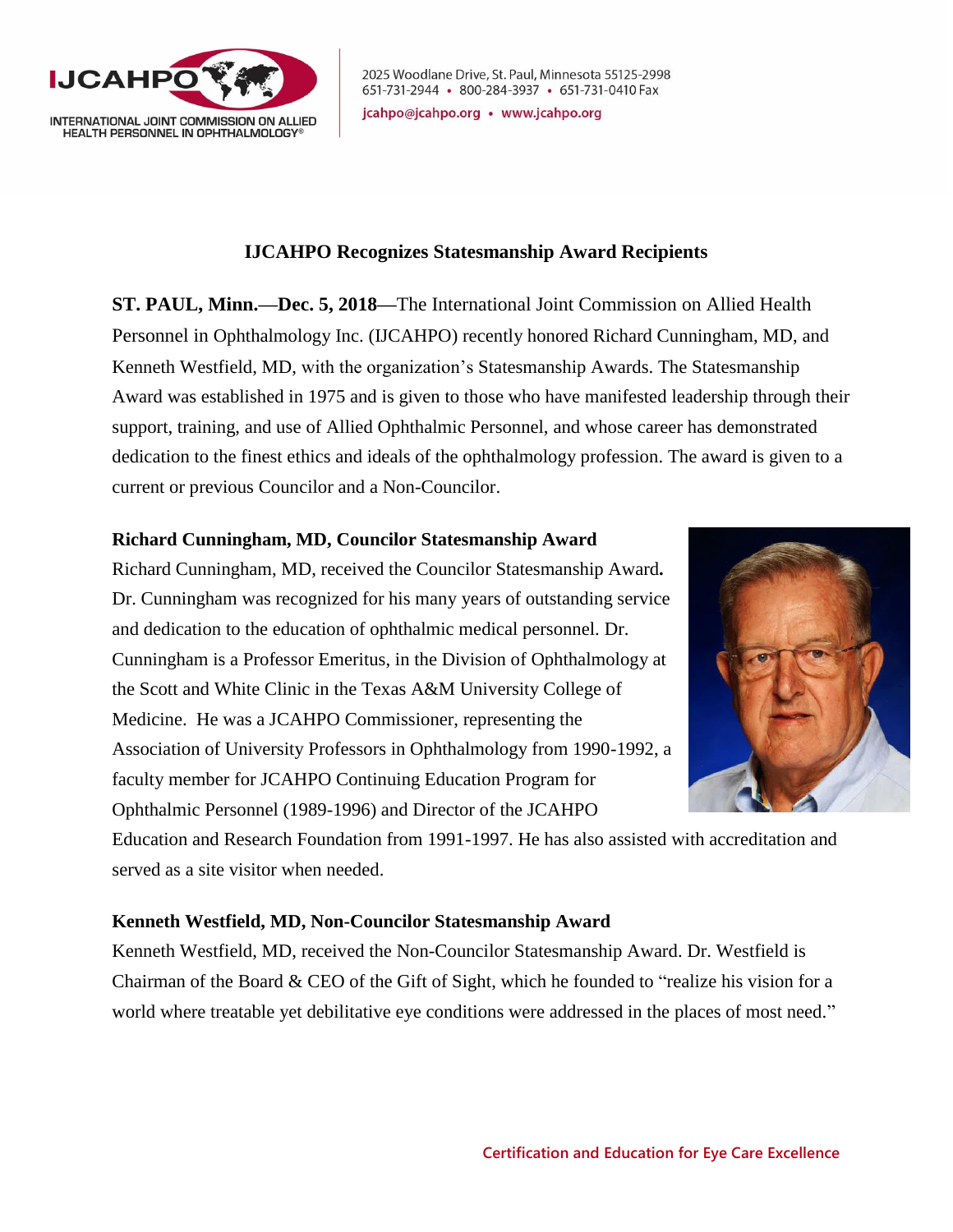Since its inception, he has been able to help and heal thousands of people in his home community of Las Vegas and the world over who would otherwise not have received the necessary care. Dr. Westfield has traveled extensively to provide eye care services to those in need, as well as to pass on his knowledge to others who can carry on his work. He has performed or taught cataract surgery on every continent except Australia. He is also deeply committed to mission work in Haiti and volunteers his time to serve as Medical Director of the Friends of the Children of Lascahobas, Haiti, which aims to alleviate the hunger, illiteracy and poor health conditions of the children in that region.



In 1980, he founded a private practice in Las Vegas, Westfield Eye Center, which has since grown to become the largest full-service ophthalmology center in Nevada. Among his many accomplishments, he served as the founding medical director of the Nevada Eye Bank; was the first to perform refractive surgery in Las Vegas (radial keratotomy); opened the first satellite eye care clinics to serve outlying rural Nevada; was the first surgeon to perform cataract surgery in a freestanding ambulatory surgery center; and was the first to successfully service a large managed care contract, making ophthalmic surgery in Las Vegas more affordable for plan participants. He also started the first ophthalmic assisting program in Nevada.

Dr. Cunningham and Dr. Westfield were recognized during the organization's 46th Annual Continuing Education (ACE) Program, which took place October 26-28, 2018, at the Hyatt Regency Chicago.

"On behalf of IJCAHPO's Council, the Board of Directors, our Education and Research Foundation, and the IJCAHPO staff, it is an honor to recognize these leaders for outstanding achievement in, and support of, quality patient care and the advancement of Allied Ophthalmic Personnel," said William F. Astle, MD, FRCSC, Dipl. ABO, President of IJCAHPO's Board of Directors.

## **About IJCAHPO®**

The International Joint Commission on Allied Health Personnel in Ophthalmology (IJCAHPO), formally the Joint Commission on Allied Health Personnel in Ophthalmology (JCAHPO), was